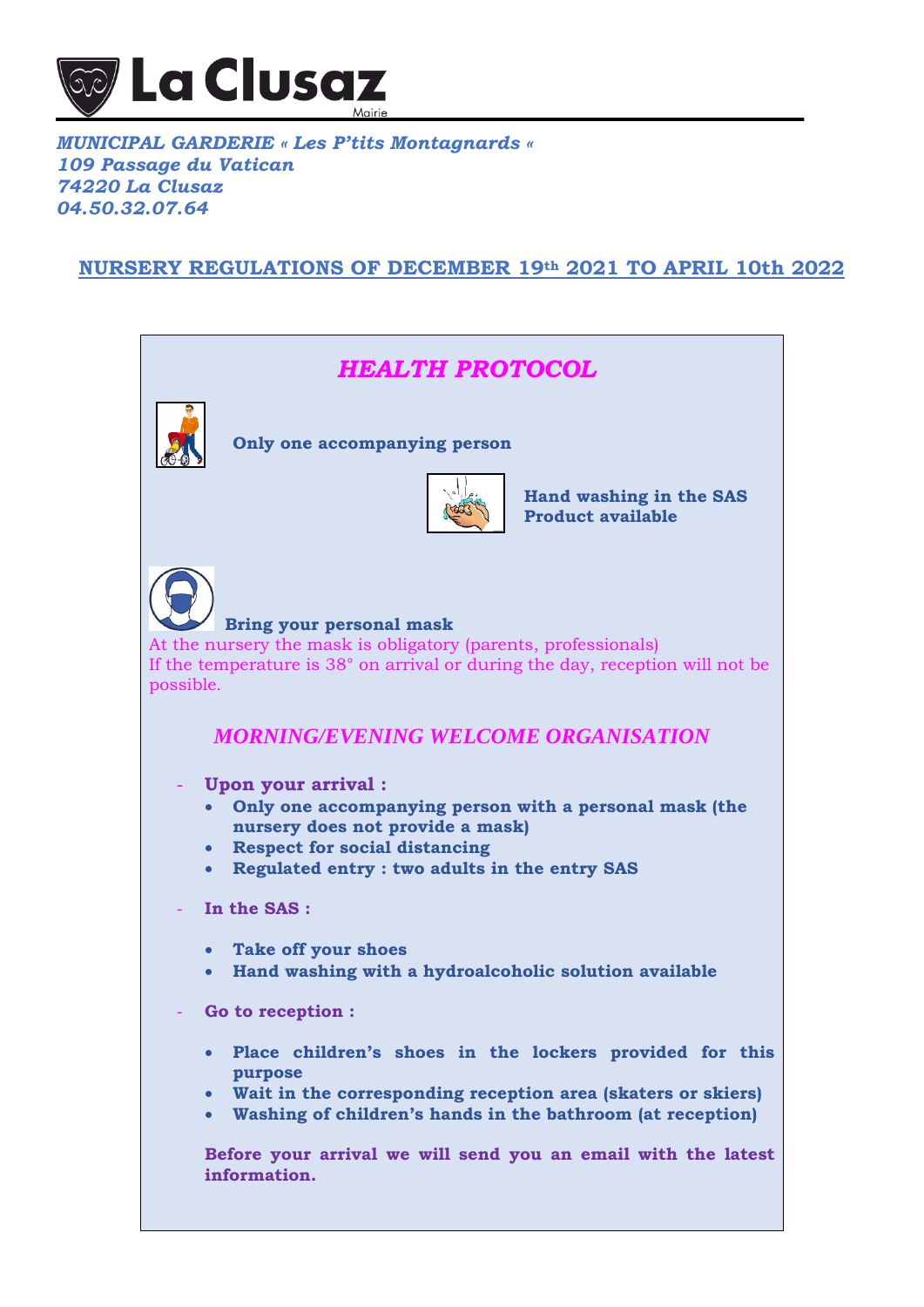

### *CHILDREN WE WELCOME*

Children from **8 months to 3 years** old are welcomed by nursery professionals.

During their stay, activities are offered :

- Motricity
- Outdoor games
- Workshops: painting, modeling clay, music ....
- Water sports
- Outings to the village (depending on the number of children and staff)

### *OPENING HOURS*

We are open from Sunday to Friday (closed on Saturday) and public holidays of december 19th 2021 to april 10th 2022.

Children who come for half a day

- Morning and lunch : **8h30 -12h15**

- Afternoon and snack :**13h30-17h30**

Children who attend the nursery for morning and lunch must **arrive between 8h30 and 9h15**, and be **collected between 12h and 12h15**.

Children who attend the nursery for the afternoon and snack must **arrive between 13h30 and 14h30** and **be collected between 16h30 and 17h30.**

### **We are unable to accept children outside these times**

Children who come for a full day

- Day : **8h30 -17h30**

Children who attend the nursery all day **arrive between 8h30 and 9h15** and **be collected between 16h30 and 17h30**.

### **We are unable to accept children outside these times.**

### **The reception is a highlight for the child, he separates from his family, arrives in an unknown place and is greeted by professionals whom he does not know. This time is adjusted according to the needs of the child so that he feels reassured.**

### *REGISTRATION PROCEDURE*

The reservation documents and the tariffs are available online at laclusaz.org or laclusaz.com. We strongly advise you to reserve before you arrive.

Reservations can be made on site, but this will depend on availability. We will ask you for your child's health book in order to check their vaccinations (we are unable to complete the registration process without the health book).

### *HOW WE WORK*

The children are divided into 2 groups according to their age and available places.

-**PATINEURS** : Children aged between 8 months and 19 months.

- **SKIEURS** : Children aged between 19 months and 3 years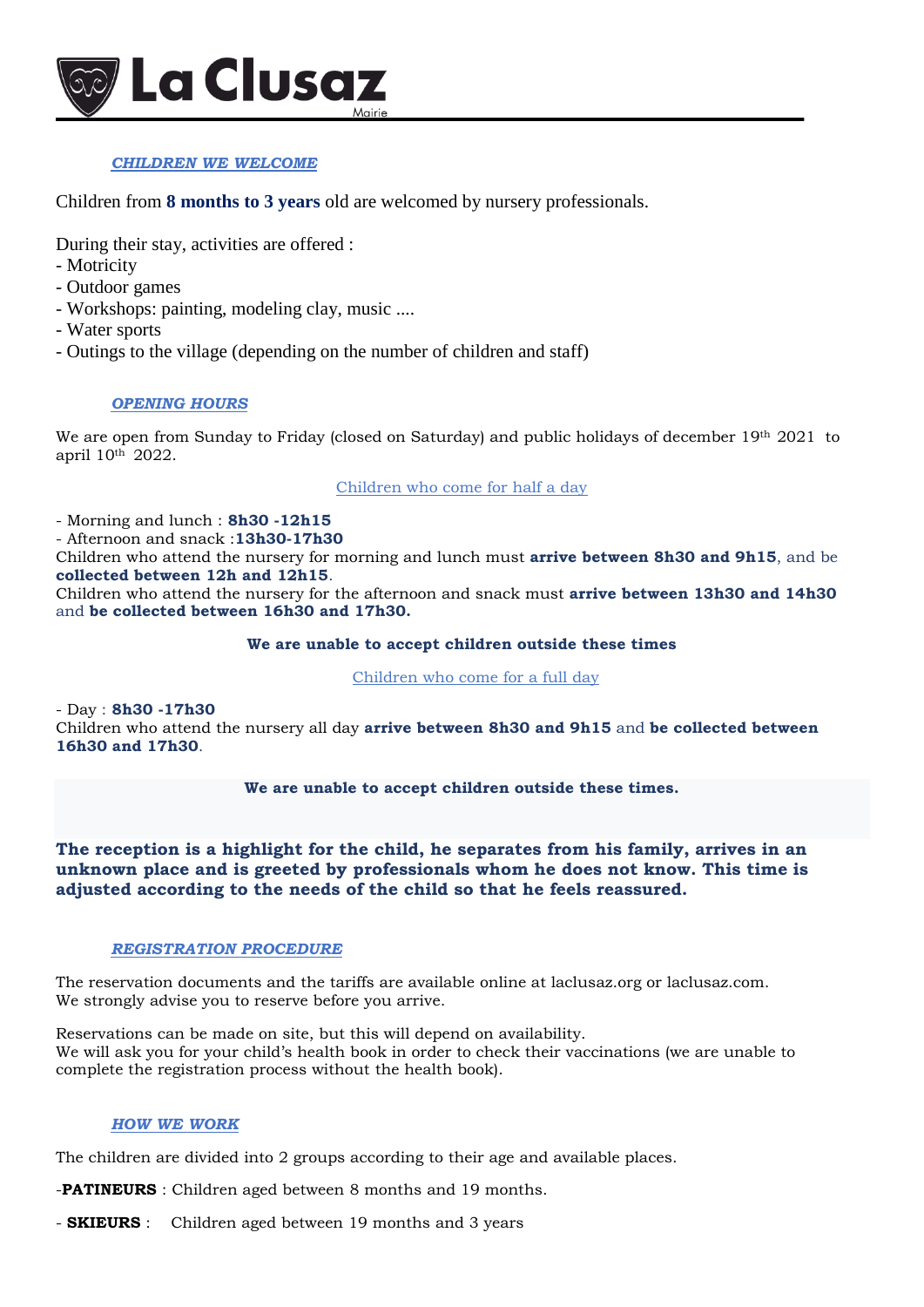

### **ARRIVAL AND COLLECTION OF CHILDREN**

Children should arrive between 8h30 -9h15, 13h30-14h30 Children should be collected between 12h-12h15, 16h30-17h30. In order to help your child integrate with the other children, we cannot accept children outside these times.

Children may only be collected by parents or adults (over 18) with written authority and proof of identity. The nursery must be told who will collect the child.

### *WHAT TO BRING*

We ask all parents to provide a bag including :

- Nappy<sub>s</sub>
- A full change of clothes
- **Slippers**
- Cuddly toy/dummy
- Baby milk if required
- Sunscreen, hat, sunglasses
- Snow holding and shoes

These items should have the child's name on.

### *FOOD*

The nursery provides meals and snacks, but not baby's milk.

Please let us know of any dietary requirements.

If a child has an allergy, we will ask for a doctor's note and will ask the parents to provide the child's food, a tariff is applied.

#### *CUDDLY TOY/DUMMY*

This is very important for children who rely on their cuddly toy to calm their fears, anger and sadness. It is particularly important that the child has this comfort zone while they are in the nursery.

#### *RESPONSIBILITY OF BELONGINGS*

La Clusaz town council accepts no responsibility for the loss or damage of any belongings left at the nursery.

#### *VACCINATIONS*

In order for us to be able to check obligatory vaccinations, parents must provide the health card upon arrival before the child enters the nursery. Any reservation made without a health card will not be accepted.

#### *ILLNESS/MEDICAL TREATMENT*

Parents are asked to inform our childcarers of any of the following important information : recent vaccinations, medical treatment underway, fever, insomnia, falls.

If the child has a temperature (38°), he will not be welcomed. We can only give medicine to a child if we have been provided with a doctor's prescription. This includes medecines prescribed for temperature, nappy rash, tooth ache.

If the child has an allergy or is asthmatic, please provide a doctor's prescription.

We are unable to welcome children who have a contagious illness (gastro-enteritis, conjunctivitis, chicken pox…) until they have consulted a doctor and fully recovered and have a medical certificate.